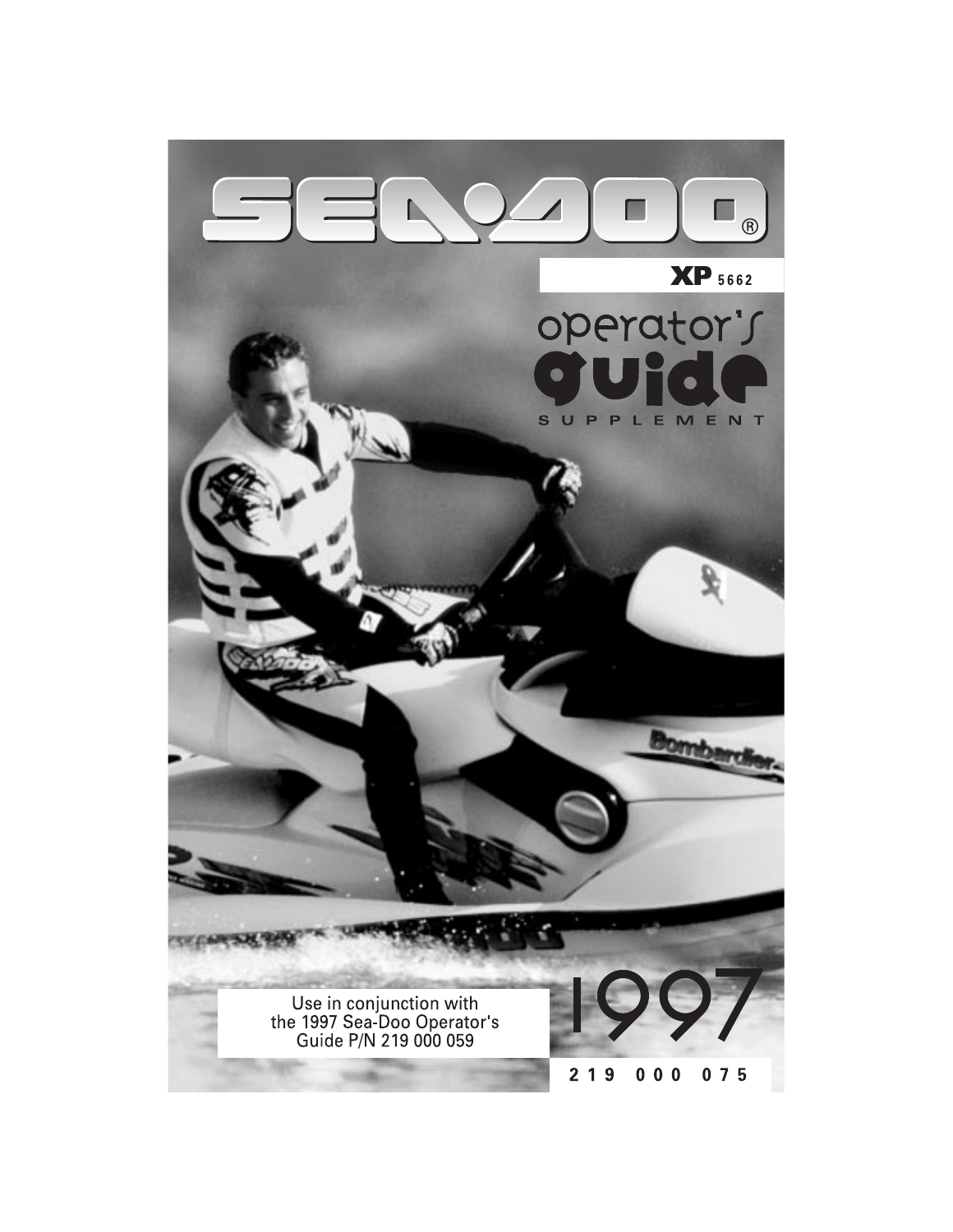#### **SEA-DOO XP (5662) OPERATOR'S GUIDE SUPPLEMENT \_\_\_\_\_\_\_\_\_\_\_\_\_\_\_\_\_\_\_\_\_\_\_\_\_\_\_\_\_\_\_\_\_\_\_**

NOTE: This supplement must be used in conjunction with the 1997 Sea-Doo Operator's Guide.

#### **PAGE 20**

#### **LOCATION OF THE IMPORTANT LABELS**

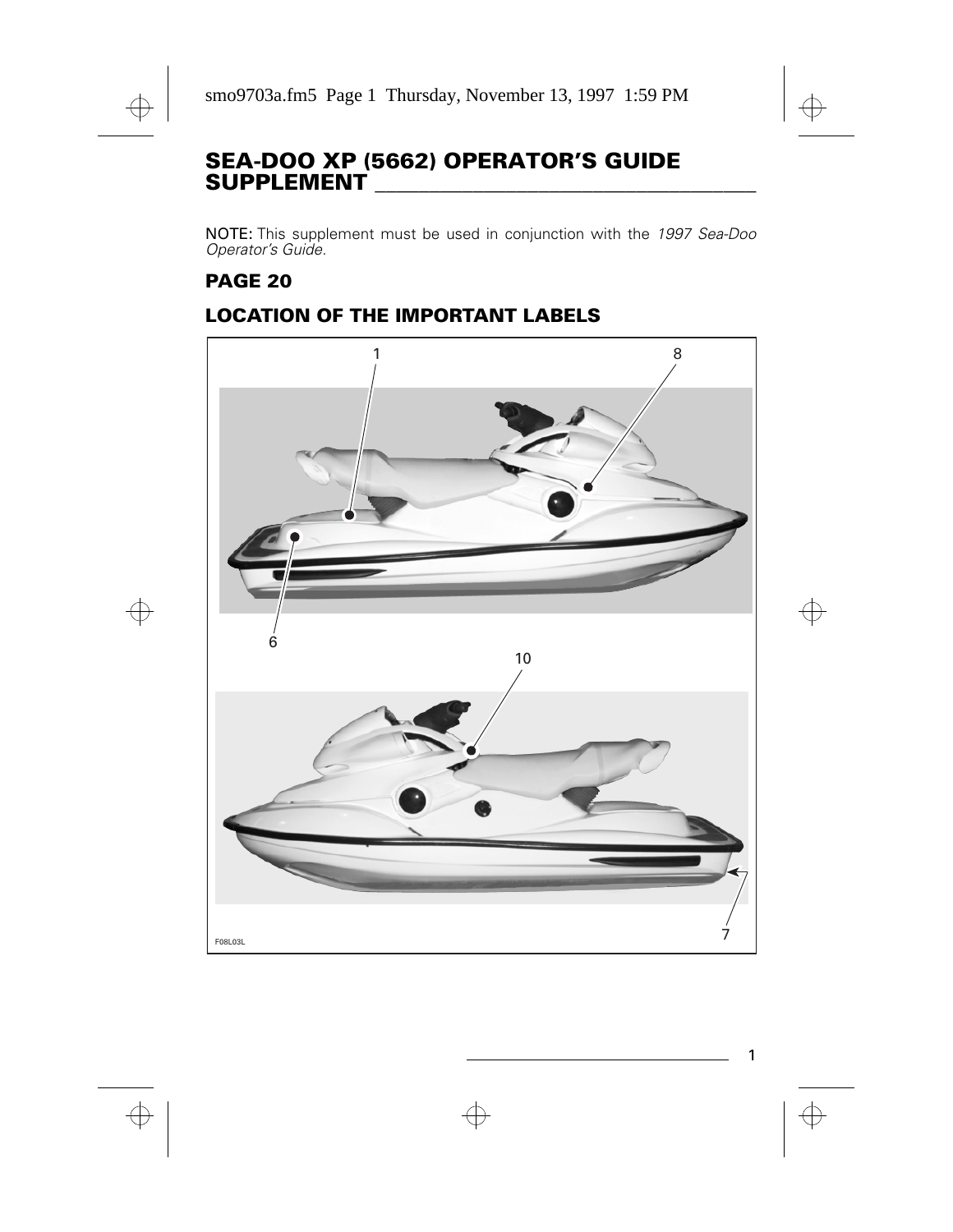





F00L05Y

USE BOMBARDIER-ROTAX INJECTION OIL OR HIGHER QUALITY LOW ASH API TC INJECTION OIL FOR 2 CYCLES ENGINES. **• CAUTION** NEVER USE NMMA TC-W, TC-WII or TC-W3 outboard motor oils. F00L06Y

GRAB INLET GRATE AND STEP ON BUMPER RAIL

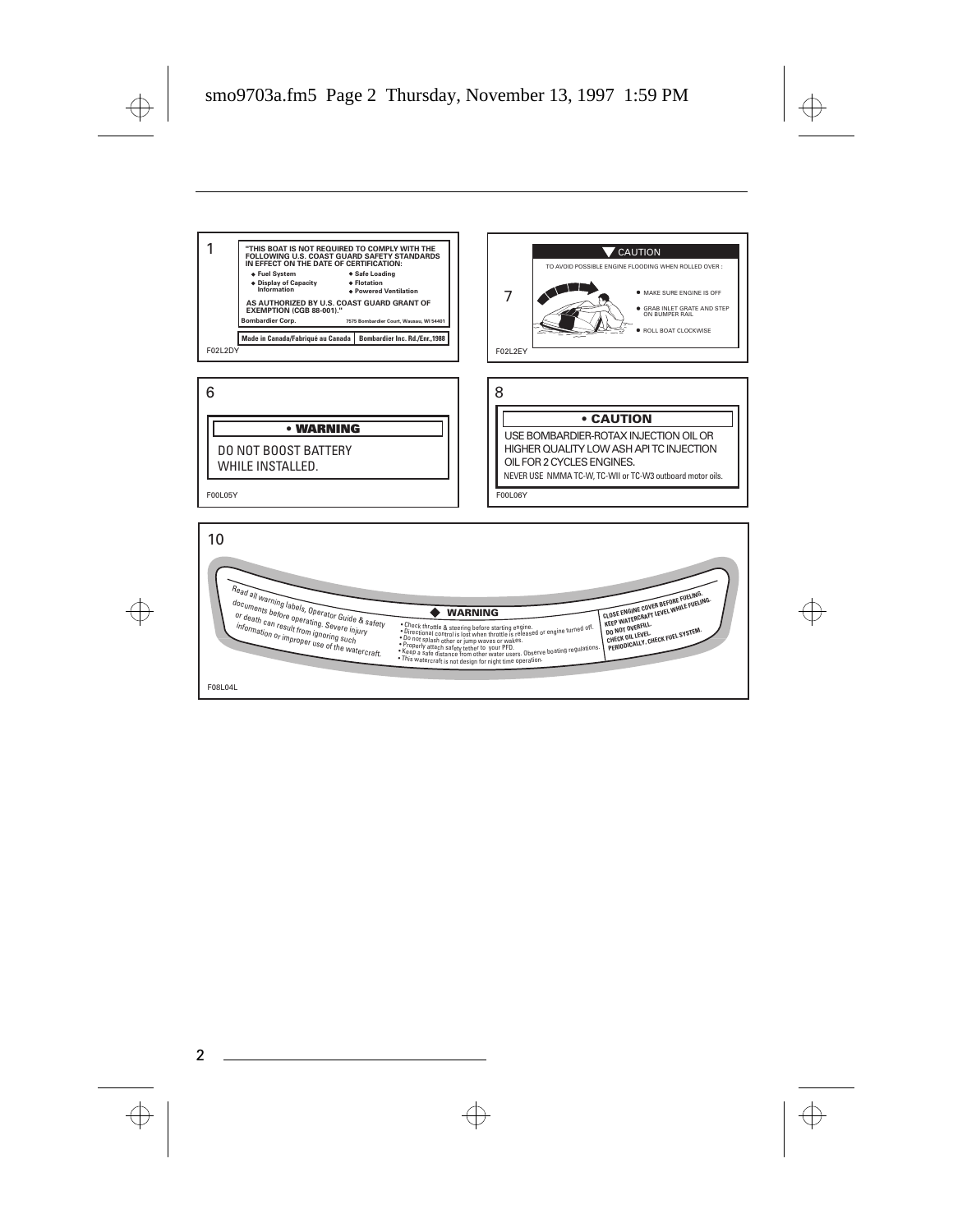### **PAGE 33**

#### **2) Throttle Lever**

ADDITION: Do not activate or jerk throttle lever unnecessarily, carburetors are fed with a fuel acceleration pump. The acceleration pump delivers fuel to the engine each time throttle lever is applied.



**CAUTION**<br>Engine can be flooded if throttle lever is applied several times. If engine is flooded, it will not start.

#### **PAGE 46**

#### **Recommended Oil**

CHANGE: Use BOMBARDIER ROTAX INJECTION OIL which is available from authorized dealers. It is a blend of specially selected base oils and additives which provides outstanding lubrication, engine cleanliness and minimum spark plug fouling.

NOTE: High quality low ash API TC injection oil for 2-cycle engines can be used if BOMBARDIER ROTAX INJECTION OIL is not available.

**CAUTION**<br>Never use 4-cycle motor oil and never mix these with outboard motor oil. Do not use NMMA TC-W, TC-W2 or TC-W3 outboard motor oils or other ashless type 2-cycle oil. Avoid mixing different brands of API TC oil as resulting chemical reaction may cause severe engine damage.

#### **PAGE 51**

#### **Steering and Throttle Systems**

CHANGE: Check throttle lever ONCE for free and smooth operation. It must return to its initial position immediately after it is released.

#### **PAGE 73**

#### **Throttle and Choke Cable Inspection**

#### **Throttle Cable**

CHANGE: Depress and release the throttle lever ONCE. It must operate smoothly and return to its initial position without any hesitation. Refer to an authorized dealer if necessary.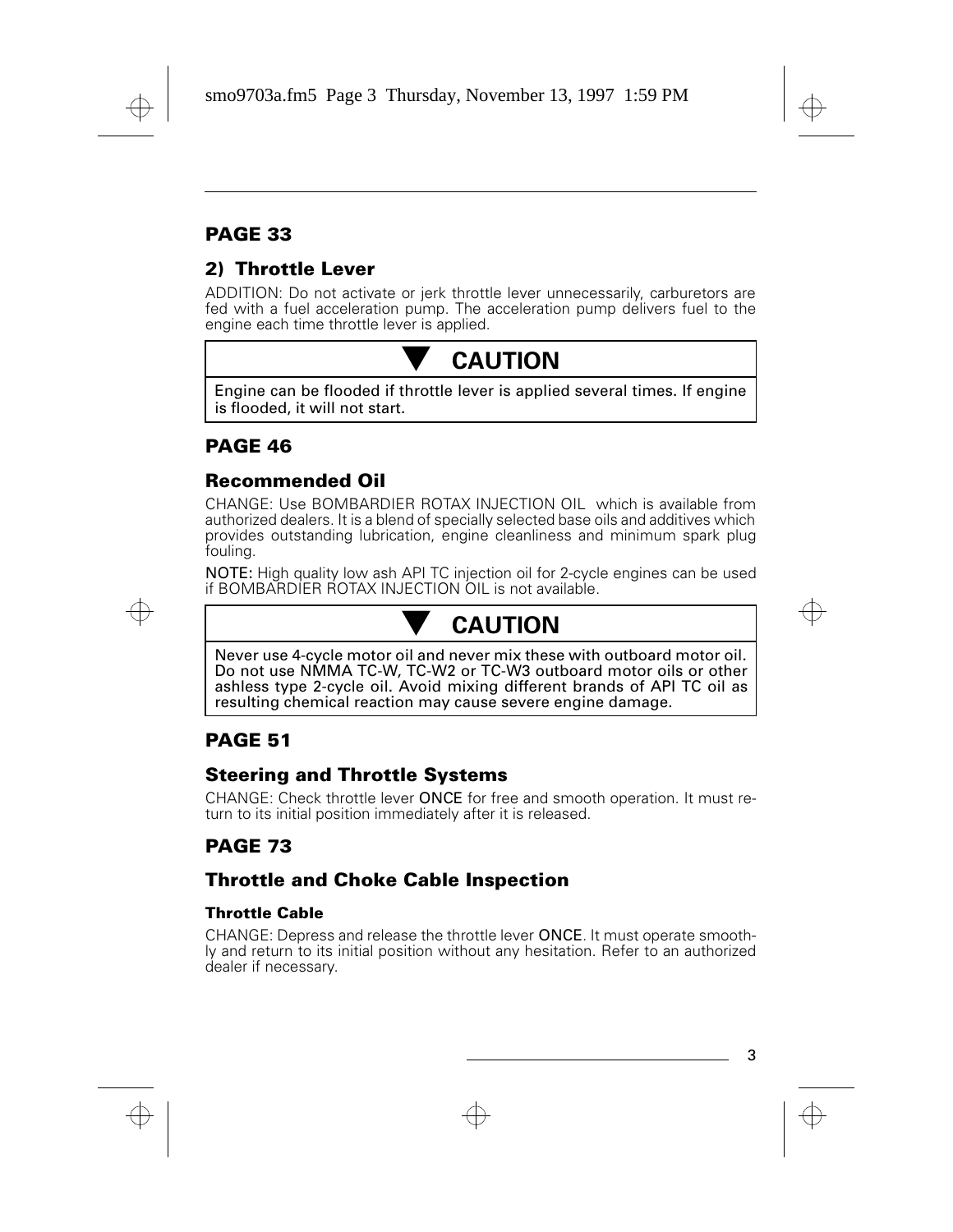## **SPECIFICATIONS\_\_\_\_\_\_\_\_\_\_\_\_\_\_\_\_\_\_\_\_\_\_\_\_\_\_\_\_\_\_\_\_**

| <b>ENGINE</b>            |                    | XP (5662)                                                             |  |
|--------------------------|--------------------|-----------------------------------------------------------------------|--|
| Engine type              |                    | Bombardier-Rotax 787, 2-stroke                                        |  |
| Induction type           |                    | Rotary valve                                                          |  |
| Exhaust system           |                    | Water cooled/water injected with regulator                            |  |
| Exhaust valve            |                    | Rotax Adjustable Variable Exhaust (R.A.V.E.)                          |  |
| Lubrication              | Type               | Oil injection                                                         |  |
|                          | Oil type           | <b>BOMBARDIER ROTAX</b><br><b>INJECTION OIL</b>                       |  |
| Number of cylinders      |                    | $\overline{2}$                                                        |  |
| Displacement             |                    | 781.6 cm <sup>3</sup> (47.7 in <sup>3</sup> )                         |  |
| Rev limiter setting      |                    | 7200 (± 50) RPM                                                       |  |
| <b>COOLING</b>           |                    |                                                                       |  |
| Type                     |                    | Water cooled, total loss type.<br>Direct flow from propulsion unit.   |  |
| <b>ELECTRICAL</b>        |                    |                                                                       |  |
| Magneto generator output |                    | 180 W @ 6000 RPM                                                      |  |
| Ignition system type     |                    | Digital DC-CDI                                                        |  |
| Spark plug               | Make and type      | NGK, BR8ES                                                            |  |
|                          | Gap                | $0.5 - 0.6$ mm<br>$(.020 - .024$ in)                                  |  |
| Starting system          |                    | Electric starter                                                      |  |
| Battery                  |                    | 12 V, 19 A                                                            |  |
| Fuse                     | Starting<br>system | 5A                                                                    |  |
|                          | Charging<br>system | $2 \times 15$ A                                                       |  |
|                          | VTS system         | 7.5A                                                                  |  |
| <b>CARBURETION</b>       |                    |                                                                       |  |
| Fuel type                |                    | Regular unleaded gasoline                                             |  |
| Carburetor               |                    | <b>BN 401</b><br>Diaphragm type with acceleration pump<br>Quantity: 2 |  |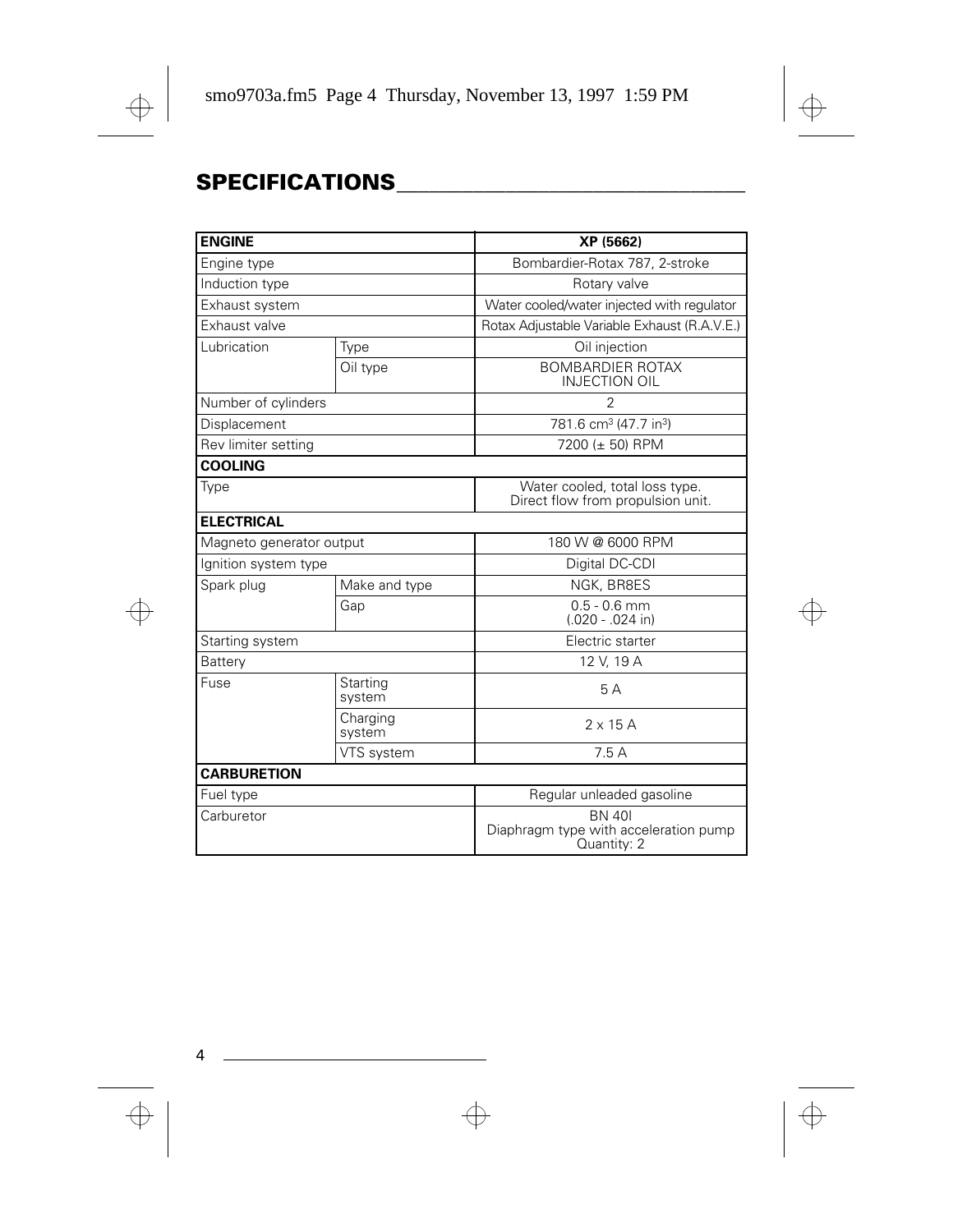| <b>PROPULSION</b>                            |                              | XP (5662)                                               |
|----------------------------------------------|------------------------------|---------------------------------------------------------|
| Propulsion system                            |                              | Bombardier Formula pump                                 |
| Jet pump type                                |                              | Axial flow, single stage                                |
| Transmission                                 |                              | Direct drive/split FR and RR                            |
| Impeller shaft reservoir oil type            |                              | SEA-DOO jet pump synthetic<br>polyolester oil 75W90 GL5 |
| Pivoting angle of direction (nozzle)         |                              | $\sim 26^{\circ}$                                       |
| Pivoting angle of variable trim system       |                              | $\pm 8^{\circ}$                                         |
| Minimum required water<br>level for jet pump |                              | 90 cm (3 ft)                                            |
| <b>PERFORMANCE</b>                           |                              |                                                         |
| Cruising time at full<br>throttle            | Fuel tank without<br>reserve | N.A.                                                    |
|                                              | Fuel tank<br>reserve         | N.A.                                                    |
| <b>DIMENSIONS</b>                            |                              |                                                         |
| Number of passengers 1                       |                              | $\overline{2}$                                          |
| Overall length                               |                              | 272 cm (107 in)                                         |
| Overall width                                |                              | 111 cm (43.7 in)                                        |
| Overall height                               |                              | 103 cm (40.6 in)                                        |
| Weight                                       |                              | 238 kg (525 lb)                                         |
| Load limit<br>(passengers + luggage)         |                              | 159 kg (351 lb)                                         |
| <b>CAPACITIES</b>                            |                              |                                                         |
| Fuel tank                                    |                              | 43.5 L (11.5 U.S. gal)                                  |
| Impeller shaft<br>reservoir                  | Capacity                     | 70 mL (2.4 U.S. oz)                                     |
|                                              | Oil level                    | Up to plug                                              |
| Oil injection reservoir                      |                              | 4 L (1.1 U.S. gal)                                      |

➀ Refer to load limit.

N.A.: Not Applicable.

BOMBARDIER INC. reserves the right to make changes in design and specifications and/or to make additions to, or improvements in its products without imposing any obligation upon itself to install them on its products previously manufactured.